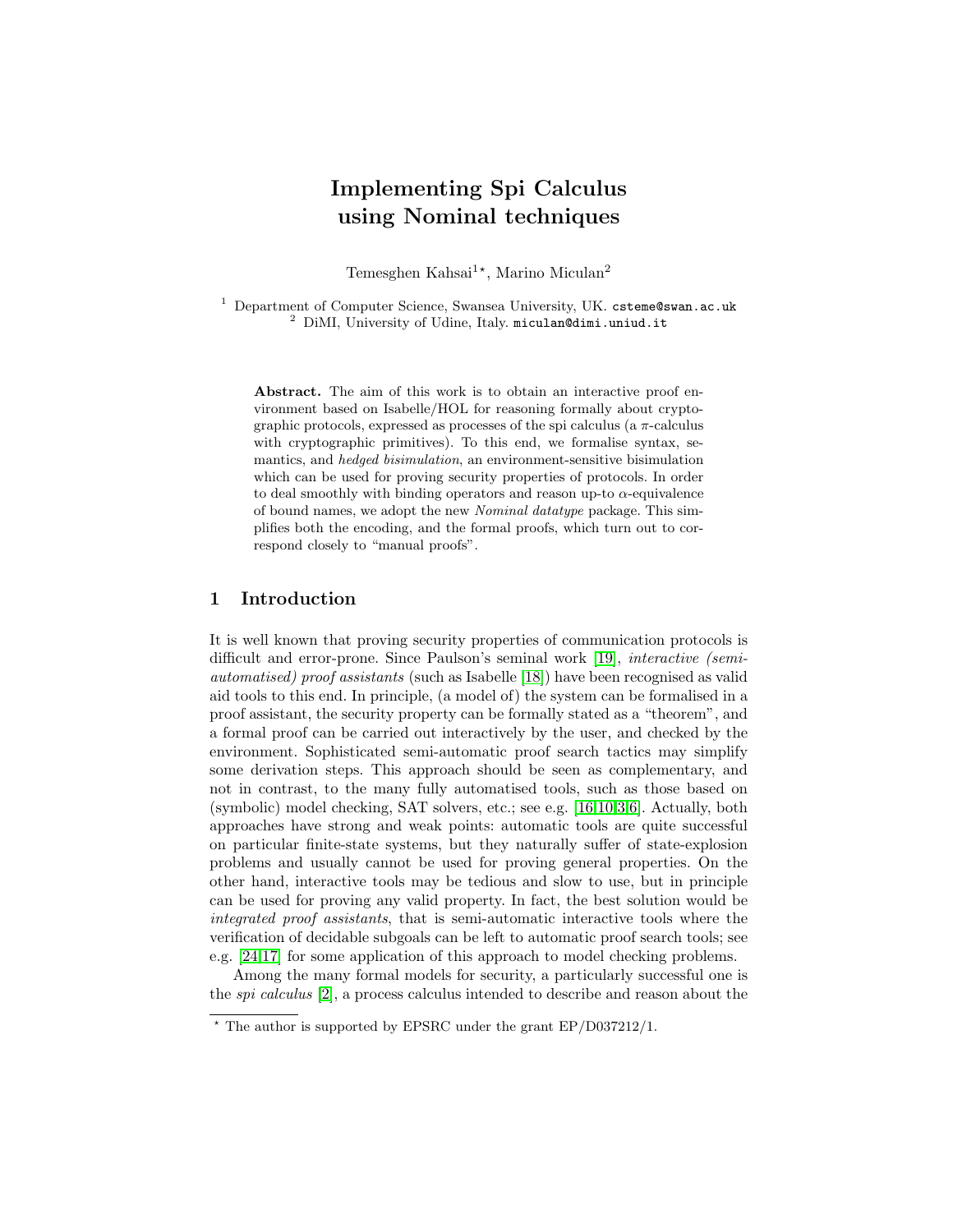behaviour of cryptographic protocols; security properties can be expressed rigorously as statements of behavioural equivalence between processes. These equivalences can be characterised by environmental (i.e. context-sensitive) bisimulations, where the environment keeps track of the knowledge accumulated by an attacker that observes the evolution of the protocols. Some fully automatised approaches for deciding these equivalences have been proposed (notably [\[14,](#page-10-9)[8](#page-10-10)[,6\]](#page-10-5)), but their applicability is limited to small decidable fragments.

In this paper, we intend to complement these tools with an interactive proof assistant for spi calculus. More precisely, we give a formalisation of the spi calculus in the proof assistant Isabelle/HOL, using the recently developed Nominal package. We formalise syntax, operational semantics, and two environmental bisimulations. In our opinion this work is useful for many reasons. First, we readily obtain an interactive environment which can be effectively used for proving (formally and error-free) security properties of protocols expressed as spi calculus processes, as well as meta-theoretic results about the spi calculus itself. Secondly, the rigorous encoding of a calculus in the metalanguage of a logical framework is normative, since it forces to spell out in full detail all aspects of the calculus, thus giving the possibility of identifying and fixing problematic issues which may be overlooked on paper. Thirdly, this formalisation can be used for integrating automatised tactics and proof search strategies, as described above. Fourthly, this is the first application of these techniques to environmental bisimulations, and this study can be ported to other environmental bisimulations such as those recently studied for higher-order languages in [\[21\]](#page-10-11). Finally, extensive case studies like this are useful test-beds for state-of-art and still under development logical frameworks and proof assistants.

Regarding this last aspect, one feature of our work is that we use Isabelle/HOL extended with the Nominal package [\[22\]](#page-10-12) (or Isabelle/Nominal for short). The Nominal package implements in Isabelle/HOL the ideas of Nominal Logic, introduced in the seminal works by Gabbay and Pitts [\[11](#page-10-13)[,20\]](#page-10-14). These techniques aim to simplify the manipulation and reasoning of data with binding operators, by automatically identifying terms up to  $\alpha$ -equivalence of bound names. This aspect is fundamental in the spi calculus, where (bound) variables and names are crucially used for representing channels, keys, nonces, etc. Of course other encoding methodologies are possible in principle, but the hassle of dealing explicitly with different representations of the same process would hinder the usability of the resulting encoding in interactive proofs.

Although it is still under development, the Nominal package is already quite usable; see [\[4\]](#page-10-15) for an extensive implementation of the theory of  $\pi$ -calculus in Isabelle/Nominal, which have been inspiration for the present work. In fact, we think that case studies like the present work can give useful insights for further improvements of the Nominal package, thanks to the several distinguishing features of spi calculus with respect to  $\pi$ -calculus (such as message passing and peculiar context-sensitive bisimulations).

Synopsis In Section [2](#page-2-0) we recall the spi calculus: its syntax, semantics and hedged bisimilarity. In Section [3](#page-4-0) we give a brief introduction to the Nominal package. In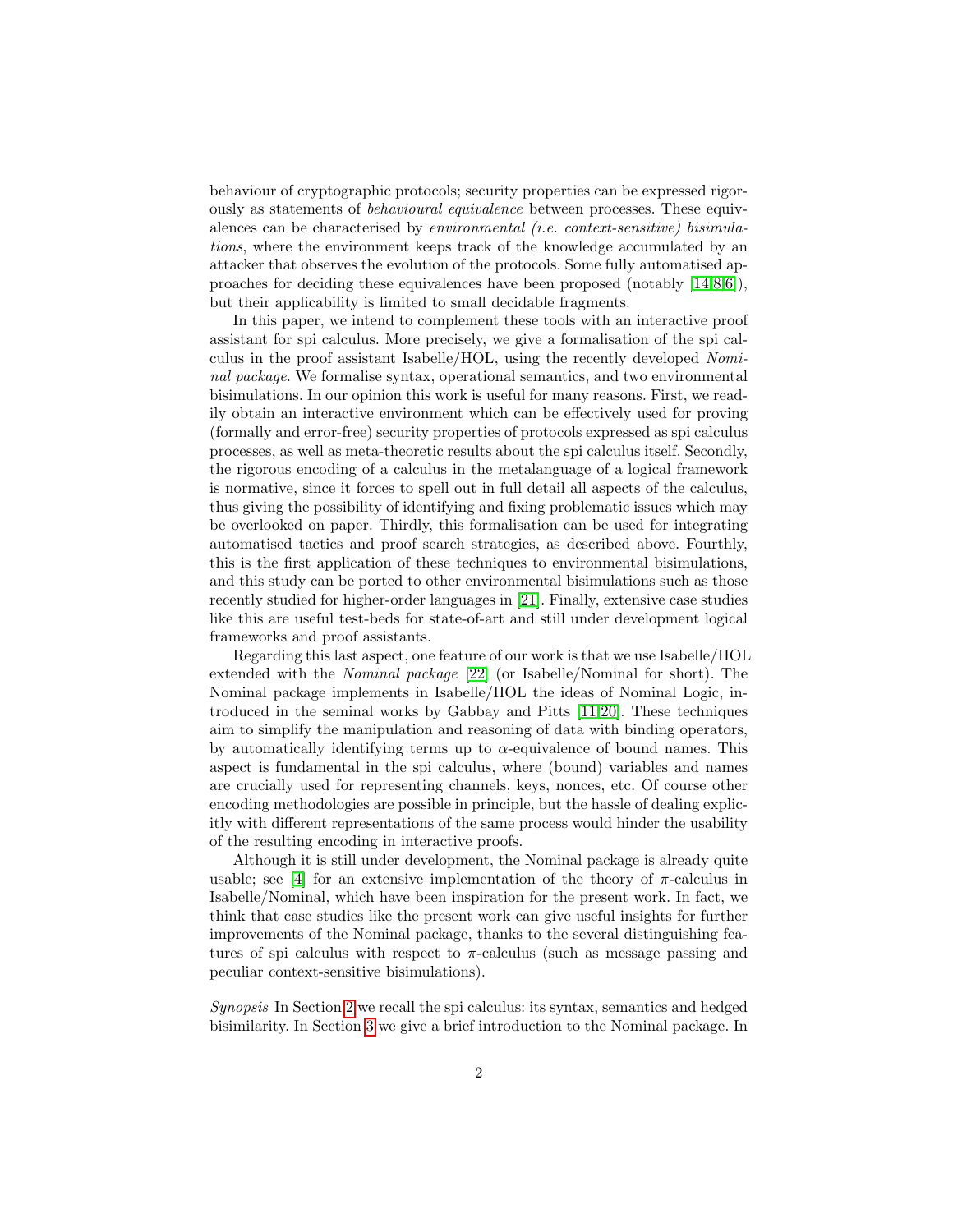Section [4](#page-5-0) we describe the implementation of the spi calculus in Isabelle/Nominal, together with an example of a formal proof. Section [5](#page-8-0) concludes the paper with some future and related work.

The complete Isabelle source code, with further examples and an encoding of "framed bisimulation" (which we cannot report in this paper due to lack of space), can be found at <http://www.cs.swan.ac.uk/~csteme/SpiInIsabelle/>.

## <span id="page-2-0"></span>2 Spi Calculus

The spi calculus [\[2\]](#page-10-8) is a process calculus extending  $\pi$ -calculus [\[15\]](#page-10-16) with primitives for describing and reasoning about the behaviour of cryptographic protocols. Security properties, such as secrecy, authenticity (and also authentication via a reduction to secrecy [\[5\]](#page-10-17)), can be expressed as statements of behavioral equivalence. In this section we recall the syntax and the semantics of the shared-key spi-calculus, following [\[9\]](#page-10-18).[3](#page-2-1)

Syntax We assume an infinite set of names N, ranging from  $a, b, c, \ldots k, l, m, n$ and  $x, y, z$ . The set of *expressions* is defined by the following grammar:

| $\zeta, \eta ::= a \mid \mathsf{E}_{\eta}(\zeta) \mid \mathsf{D}_{\eta}(\zeta)$ | expressions $\mathcal E$                 |
|---------------------------------------------------------------------------------|------------------------------------------|
| $\delta ::= a \mid \mathsf{E}_{\delta}(\delta)$                                 | decryption-free expressions $\mathcal D$ |
| $M, N ::= a   E_k(M)$                                                           | messages $\mathcal M$                    |

 $E_n(\zeta)$  represents the cipher-text obtained by encrypting the expression  $\zeta$  with the expression  $\eta$  as key, using some given (perfect) shared-key cryptosystem.  $D_n(\zeta)$  represents the decryption of  $\zeta$  using the key  $\eta$ , if successful.

The *quards*  $\mathcal G$  are defined by the following grammar:

$$
\phi, \psi ::= tt \mid \phi \land \psi \mid \neg \phi \mid let z = \zeta \text{ in } \phi \mid is\_Name(\delta) \mid [\delta = \delta]
$$

Decryption constructors can occur only in the  $\zeta$  of the "let" construct: the formula let  $z = \zeta$  in  $\phi$  evaluates the expression  $\zeta$ , and if evaluation succeeds (i.e.,  $\zeta$ contains no encrypted expressions which cannot be decrypted), binds its value to z and evaluates  $\phi$ . Equality and name tests can be performed only on decryptionfree expressions; this means that before comparing two expressions, or checking whether an expression is a name, all pending decryptions have to be solved.

Finally, the set of processes is defined as follows:

$$
P, Q, R ::= \mathbf{0} \mid \overline{\delta} \langle N \rangle. P \mid \delta(x). P \mid P + P \mid P \mid Q
$$
  
 
$$
\mid (vn)P \mid !P \mid \phi P \mid let x = \zeta \text{ in } P
$$

The name n is bound in  $(\nu n)P$ , and x is bound in P by let  $x = \zeta$  in P and  $M(x)$ . For an intuitive description of spi calculus processes, see [\[1\]](#page-9-0). Some

<span id="page-2-1"></span><sup>3</sup> Of course more expressive languages, e.g. with primitives for public-key cryptography, can be dealt with easily; for the sake of simplicity, in this paper we prefer to consider a simpler language.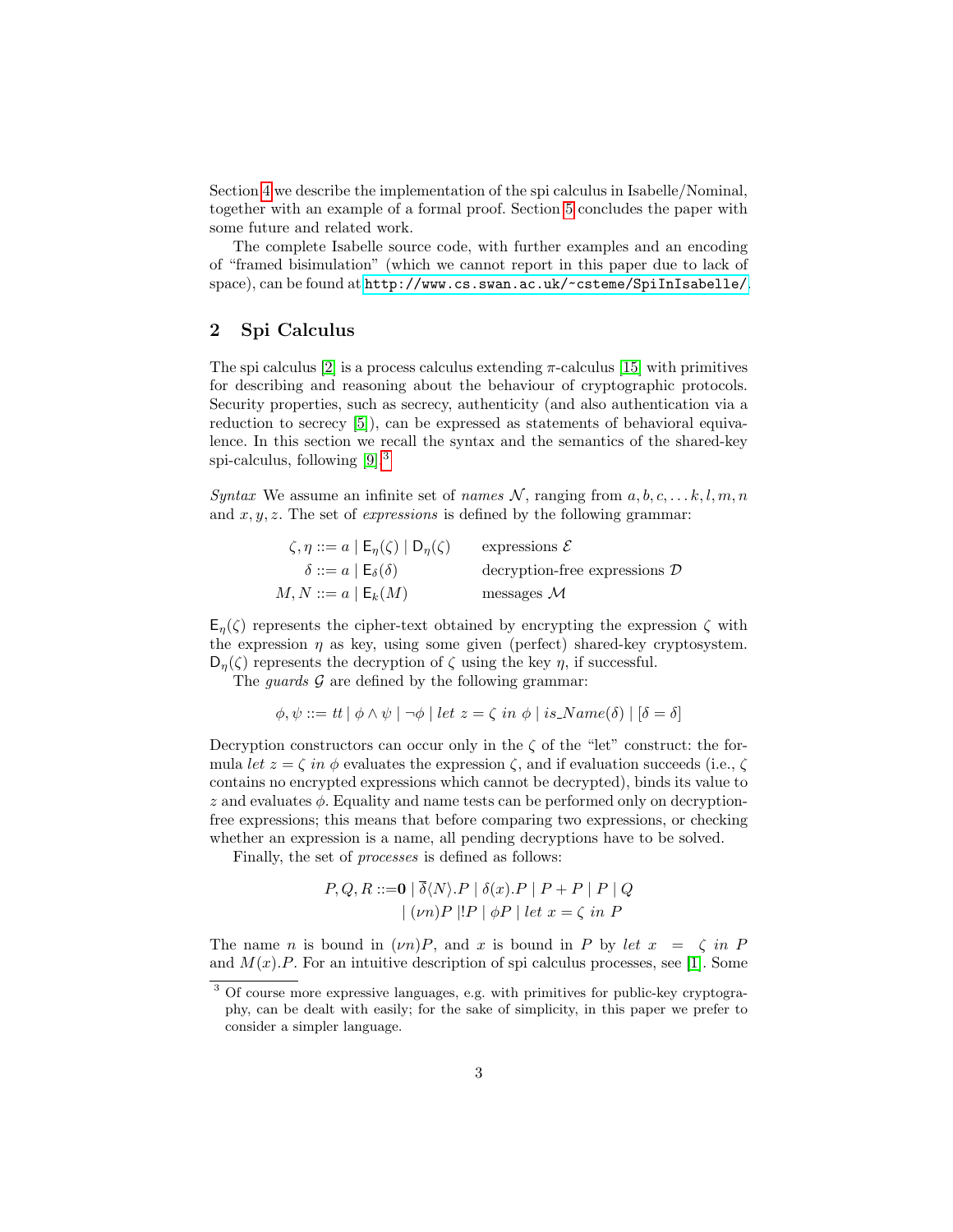syntactic conventions:  $fn(P)$  indicates the sets of names free in process P. A concretion is an expression of the form  $\nu m_1, \ldots, m_k\langle M \rangle P$ , where M is a term, P is a process,  $k \geq 0$ , and the names  $m_1, \ldots, m_k$  are bound in M and P. An agent is a process or a concretion. The meta-variables  $A$  and  $B$  range over arbitrary agents, and  $fn(A)$  stands for the sets of free names of an agent A. An action is either a name a with a message M (representing input), or a co-name  $\overline{m}$ (representing output) or the distinguished *silent action*  $\tau$ .

Operational semantics Expressions and boolean guards are evaluated by two functions  $[\![.]\!] : \mathcal{E} \to \mathcal{M} \cup \{\bot\}, [\![.]\!] : \mathcal{G} \to \{ \mathit{tt}, \mathit{ff} \}$ . The behaviour of processes is described by the *commitment relation*  $(P \xrightarrow{\alpha} A)$ , where P is a process,  $\alpha$  is an action, and A is an agent. See [\[9\]](#page-10-18) for a complete description of these two notions.

Environment-sensitive bisimulations Bisimulations for spi calculus are based on the idea of an environment observing a pair of processes, trying to distinguish one from the other using the knowledge accumulated during the evolution of these processes. The environment typically observes the transitions derived from the operational semantics of the processes. Hedged bisimulation is an improved form of environment-sensitive bisimulation. It has been introduced in [\[9\]](#page-10-18), following ideas of [\[7\]](#page-10-19), in order to highlight the differences between different environment-sensitive bisimulation. The main idea of hedges is to keep track of the correspondence of different names which play the same role.

**Definition 1.** A hedge is a finite subset of  $M \times M$ . H denotes the set of all hedges.

<span id="page-3-0"></span>A hedge h is consistent iff for  $(M, N) \in h$ :

- 1.  $M \in \mathcal{N}$  iff  $N \in \mathcal{N}$ :
- 2. if  $(M', N') \in h$  then  $M = M'$  iff  $N = N'$
- 3. if  $M = \mathsf{E}_{M_2}(M_1)$  and  $N = \mathsf{E}_{N_2}(N_1)$  then  $M_2 \notin \pi_1(h)$  and  $N \notin \pi_2(h)$ , where  $M_1, M_2, N_1$  and  $N_2$  are expressions (and  $\pi_1(h)$  is the first projection).

The synthesis S(.) of a hedge is defined inductively. We write  $h \vdash M \leftrightarrow N$ for  $(M, N) \in S(h)$ . Intuitively,  $h \vdash M \leftrightarrow N$  means that, using the knowledge h, the environment is unable to distinguish two processes  $P$  and  $Q$ , if the first emits  $M$  and the second  $N$ . The rules for synthesis are the following:

$$
(\text{SYNTH. HeDGE})\frac{(m,n)\in h}{h\vdash m\leftrightarrow n}\qquad (\text{SYNTH. ENC})\frac{h\vdash M\leftrightarrow M'\quad h\vdash N\leftrightarrow N'}{h\vdash \mathsf{E}_N(M)\leftrightarrow \mathsf{E}_{N'}(M')}
$$

The *analysis*  $A(h)$  is the smallest subset of  $M \times M$  containing h and satisfying the following rule:

$$
\frac{(\mathsf{E}_a(M), \mathsf{E}_b(N)) \in A(h) \quad (a, b) \in A(h)}{(M, N) \in A(h)}
$$

The *irreducibles*  $I(h)$  of a hedge h is  $I(h) \triangleq A(h)\{(\mathsf{E}_a(M), \mathsf{E}_b(N)) | (a, b) \in$  $A(h) \wedge M, N \in \mathcal{N}$ . Intuitively, the analysis decrypts as much as possible pairs of messages using pairs of names that are considered equivalent by the environment; irreducibles terms are those which cannot be decrypted further.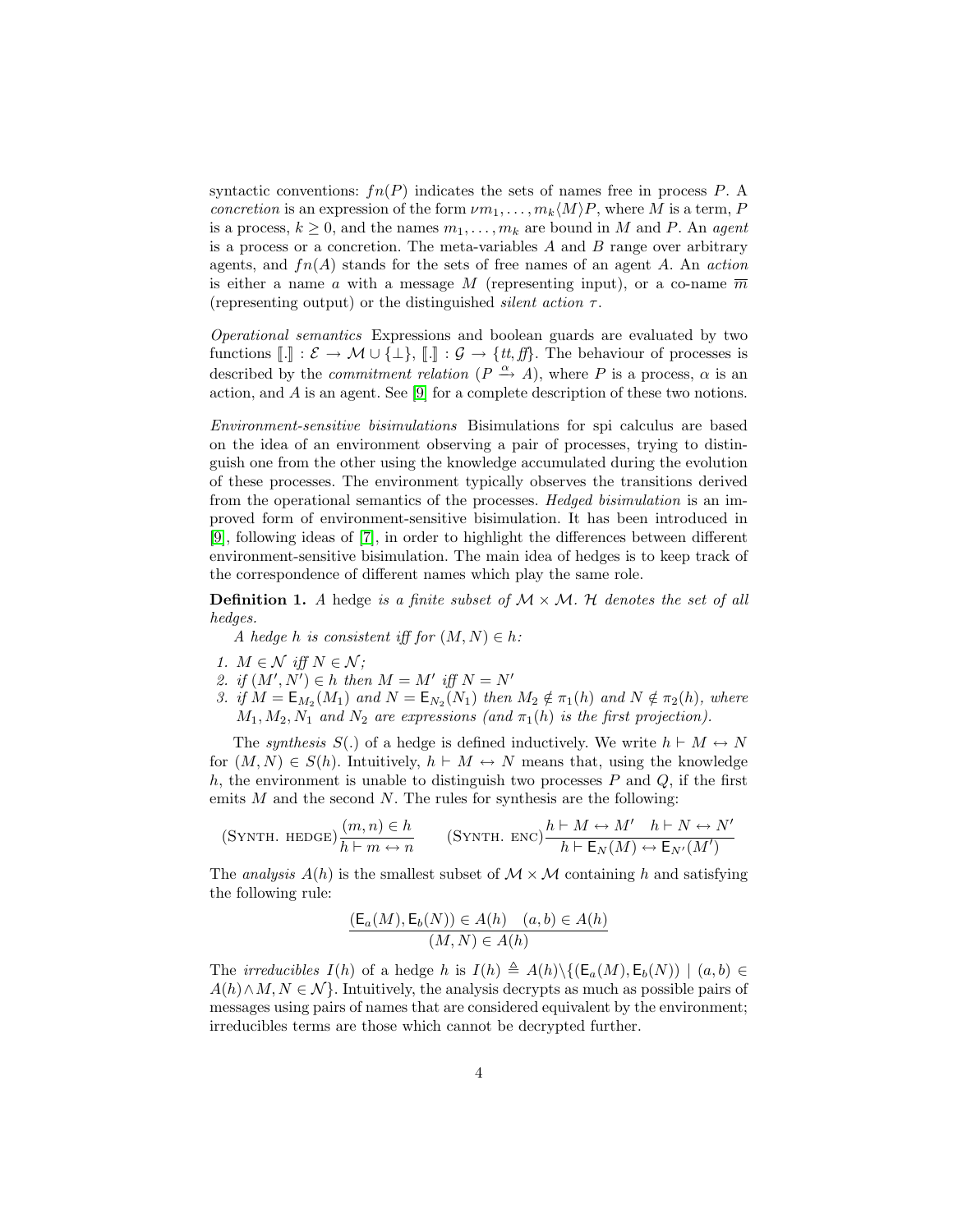**Definition 2** (Hedged simulation). A hedged relation R is a subset of  $H \times$  $P \times P$ . We say that R is consistent if  $h \vdash PRQ$  implies that h is consistent.

A consistent hedged relation  $\mathcal R$  is a hedged simulation if whenever  $h \vdash PRQ$ the following conditions hold:

- 1. If  $P \xrightarrow{\tau} P'$  then there exists a process  $Q'$  such that  $Q \Longrightarrow Q'$  and  $h \vdash P' R Q'$ .
- 2. If  $P \xrightarrow{a M} P'$ ,  $h \vdash a \leftrightarrow b$ , B is a finite set of names disjoint from  $fn(P) \cup$  $fn(Q) \cup fn(h)$ , and N is a message such that  $h \cup Id_B \vdash M \leftrightarrow N$ , then there exists Q' such that  $Q \stackrel{b \ N}{\Longrightarrow} Q'$  and  $h \cup ID_B \vdash P' \mathcal{R} Q'$
- 3. If  $P \stackrel{\bar{a}}{\rightarrow} (\nu \vec{c}) \langle M \rangle P'$ ,  $h \vdash a \leftrightarrow b$  and  $\vec{c}$  is disjoint from  $fn(P) \cup fn(\pi_1(h)),$ then there exists  $Q', N, \vec{d}$  with  $\vec{d}$  disjoint from  $fn(Q) \cup fn(\pi_2(h))$  such that  $Q \stackrel{\bar b}{\Longrightarrow} (\nu \vec{d}) \langle N \rangle Q'$  and  $I(h \cup \{(M, N\}) \vdash P' \mathcal{R} Q'.$

R is a hedged bisimulation if both R and  $\mathcal{R}^{-1}$  are hedged simulations. The hedged *bisimilarity* is the greatest hedged bisimulation, and it is denoted by  $\sim_h$ .

It turns out that hedged bisimilarity corresponds to barbed equivalence [\[9\]](#page-10-18).

## <span id="page-4-0"></span>3 Isabelle/Nominal

The Nominal package [\[22\]](#page-10-12) for Isabelle/HOL aims to provide a framework for reasoning about process calculi and programming languages with binding operators in a convenient way, so that formal proofs should be easy to carry out as informal "pencil-and-paper" proofs. The work is based on the nominal logic [\[20\]](#page-10-14); the main technical novelty introduced by Urban et al. [\[22\]](#page-10-12) is that the construction for  $\alpha$ -equivalent terms is done without adding any axiom to the Isabelle/HOL logic; therefore the theory is implemented just as a package of Isabelle/HOL, without the need of changing the underlying proof assistant.

A nominal datatype definition is like an ordinary datatype, but it explicitly tags the binding occurrences of names. For instance, in the syntax of the usual untyped  $\lambda$ -calculus the notation  $\leq$ name>>term stands for "a term abstracted over name", that is, with a name bound in term. The package automatically provide the  $\alpha$ -equivalence between terms; e.g., (lam x (var x)) and (lam y (var y)) are equal. Moreover, the package generates automatically powerful induction rules over terms up-to  $\alpha$ -equivalence (among other useful properties). This saves the user much hassle in large proofs.

The core of the nominal logic relies on the notion of *name swapping*. Atoms (i.e., names) are manipulated not by renaming substitutions but by permutations (bijective mappings from atoms to atoms). In the Nominal package, permutations are represented as finite lists of atom swappings  $(i.e., pairs of atoms)$ . The operation of permutation applies to all names in a term, including the binding and bound occurrences: if T be a term, and a and b are names then  $(a, b) \bullet T$ denotes the term where all instances of  $a$  in  $T$  becomes  $b$  and vice versa. For further details, the reader can refer to <http://isabelle.in.tum.de/nominal/>.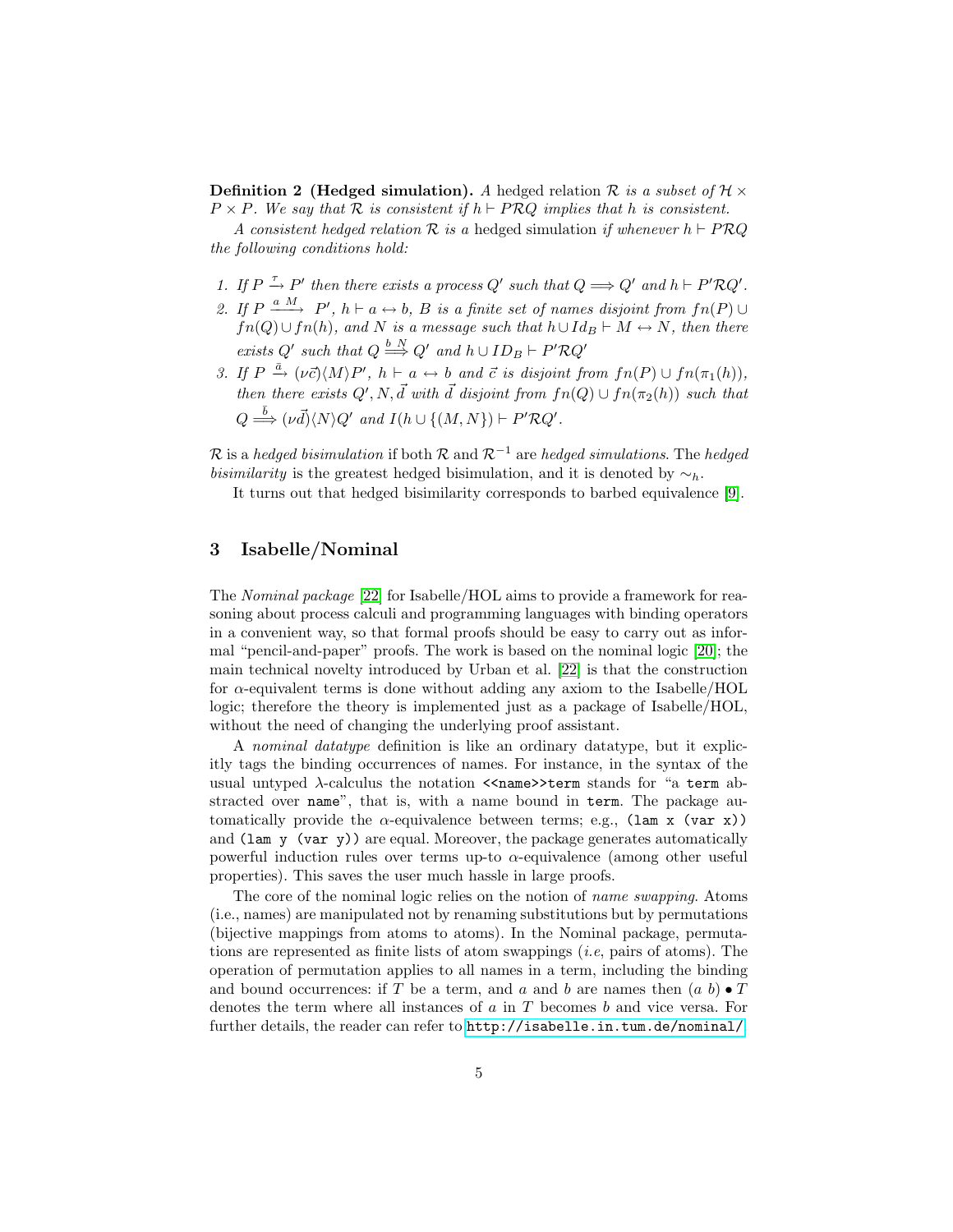## <span id="page-5-0"></span>4 Encoding spi calculus in Isabelle/Nominal

In this section, we describe the implementation of spi calculus in the general purpose proof assistant Isabelle [\[18\]](#page-10-1), using its instantiation HOL-Nominal implementing higher-order intuitionistic logic and including the Nominal package. For improving readability of theories and proofs, we use Isar [\[23\]](#page-10-20) (Intelligible semi-automatized reasoning), with occasionally some syntactic sugar.

### 4.1 Implementation of syntax and semantics

We introduce one type of nominal atoms *name*, which will be used in binders. Expressions, decryption free expressions, messages and processes are declared as nominal datatypes; actually, only processes have binders, but in the current version of the Nominal package, building nominal datatypes over normal datatypes is not easy.[4](#page-5-1)

Due to the use of Isabelle syntax, there may be a slight change of notation from Section [2,](#page-2-0) but the rationale will be clear.

|                                | <b>nominal_datatype</b> $expr = Name$ name $ Sk\text{-}enc$ expr $expr =   Sk\text{-}dec$ expr expr |                                   |                                             |
|--------------------------------|-----------------------------------------------------------------------------------------------------|-----------------------------------|---------------------------------------------|
|                                | nominal_datatype $d \text{fexpr} = \text{Df} \text{.} Name name$                                    | $ Df_Sk$ enc dfexpr dfexpr        |                                             |
|                                | nominal_datatype $mess = M_N$ ame name                                                              | $\mid$ M_Sk_enc name mess         |                                             |
| nominal_datatype $Proc = Phil$ |                                                                                                     |                                   | $\mid$ in_pref dfexpr $\ll$ name $\gg$ Proc |
|                                | <i>out_pref dfexpr dfexpr Proc</i>                                                                  | ~par~Proc~Proc~                   |                                             |
|                                | $res \ll name \gg Proc$                                                                             | bang Proc                         |                                             |
|                                | boolean_quard quard Proc                                                                            | $letp \; expr \; \& name \; Proc$ |                                             |

Sk enc and Sk dec represent  $\mathsf{E}_\eta(\zeta)$  and  $\mathsf{D}_\eta(\zeta)$  respectively. By declaring those datatypes as nominal datatype, the nominal package generates a powerful induction rule, where bound names occurring in the inductive cases will be automatically chosen to be different from any name (or variable) already used in a proof. Thus, naming clashing are avoided automatically. The Nominal package derives several proofs so that Isabelle's type system can in most circumstances automatically infer when a type is a permutation type. Nominal datatypes are always permutation types and their elements are finitely supported.

Substitution operators for the different datatypes are implemented as functions by using the recursion combinator that is automatically generated by the Nominal package for the datatypes terms defined above; this allows us to define recursively functions that respect  $\alpha$ -equivalence classes.

 $subst\_mess\_Name :: mess \Rightarrow name \Rightarrow name \Rightarrow mess$ subst\_mess\_Name m  $n \equiv \lambda a$ . (M\_Name a)

 $substr$ = $enc :: mes \Rightarrow name \Rightarrow name \Rightarrow mess \Rightarrow mess \Rightarrow mess$ subst\_mess\_enc m  $n \equiv \lambda t$  \_ m2. (M\_Sk\_enc t m2)

<span id="page-5-1"></span><sup>&</sup>lt;sup>4</sup> The problem is that datatypes used within nominal datatypes must satisfy several "equivariance properties". These properties are automatically proved for nominal datatypes, but are left to the user for normal datatypes.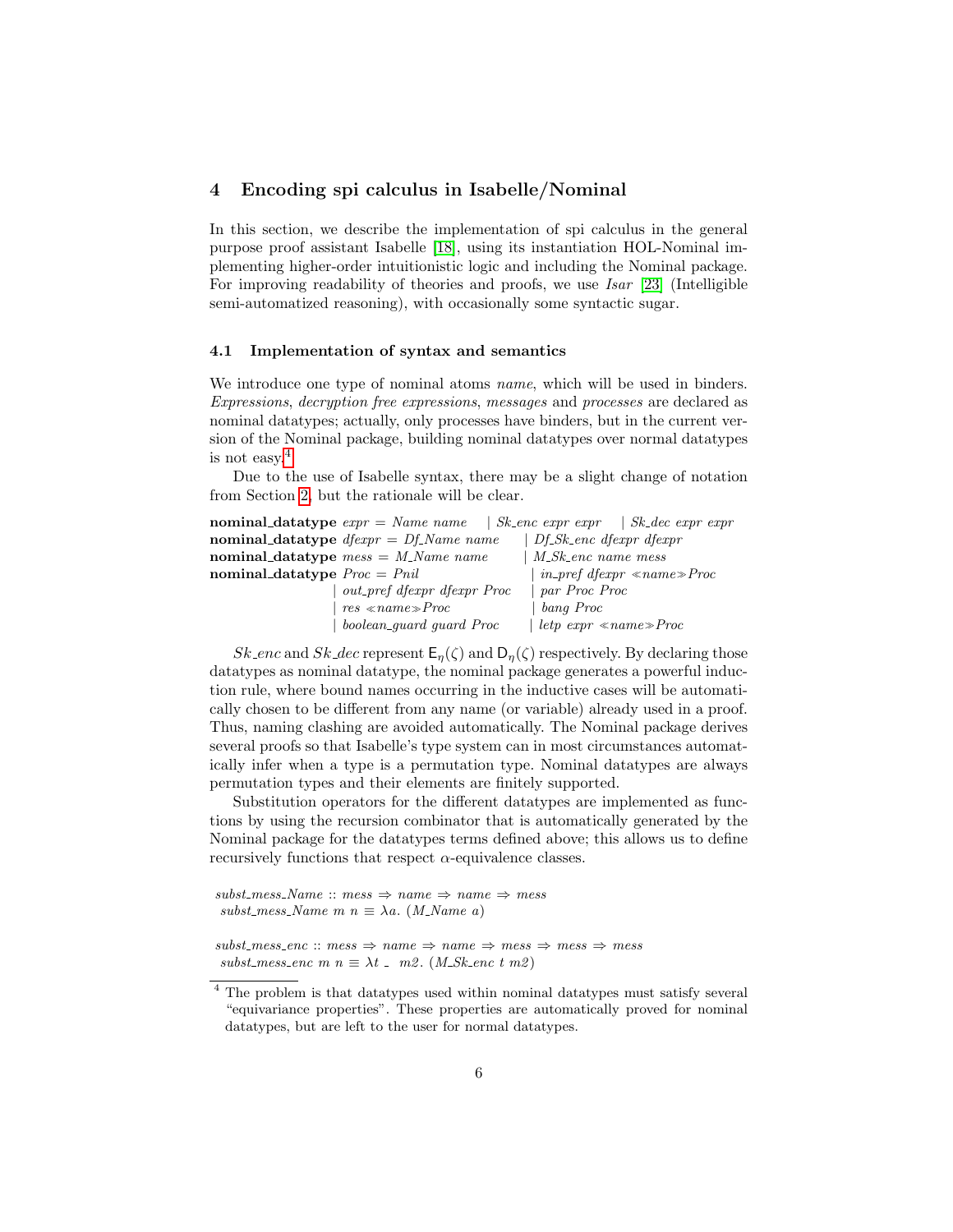$subst-mess :: mess \Rightarrow mess \Rightarrow name \Rightarrow mess \quad ([- \sim \sim \sim])$  $e[m \sim n]$  ≡ (mess\_rec (subst\_mess\_Name m n) (subst\_mess\_enc m n)) e

mess\_rec denote the recursion combinator for mess. The notation  $e[m \sim \sim$  $n$  is a syntactic sugar, and it can be read as e with m for n, and represent the substitution of all occurances of n of type name in the message  $e$  with  $m$ . Evaluation operators for expressions and boolean guards  $\llbracket . \rrbracket$  are implemented as a nominal partial recursive function(nominal-primrec). The output of the function that evaluates expressions is of type mess option, i.e. if the evaluation is succesfull we expect a message otherwise an error. In Isabelle/HOL the type t option models the result of a computation that may terminate with an error (represented by *None*) or return the value v (represented by *Some v*).

### consts

eval\_expr ::  $expr \Rightarrow mess option$ nominal-primrec eval\_expr  $(Name\ a) = Some\ (M_Name\ a)$ eval\_expr (Sk\_enc e1 e2) = (case eval\_expr(e2) of  $None \Rightarrow None$ | Some  $M \Rightarrow$  (case eval\_expr(e1) of  $None \Rightarrow None$ | Some  $k \Rightarrow$  mess\_case k (%l. Some(M\_Sk\_enc l M)) (%x y. None))) eval\_expr (Sk-dec e1 e2) = (case eval-expr(e2) of

 $None \Rightarrow None$  $|Some\ X \Rightarrow (message\ X\ (\%)l. None)$  $(\%k M.$  (case eval\_expr(e1) of  $None \Rightarrow None$  $|Some\ N \Rightarrow mess-case\ N\ (\%k'.(if\ k=k' \ then\ (Some\ M) \ else\ None))$  $(\%x \ y. \ None))$ 

eval expr (Sk enc e1 e2) asserts if the evaluation of e2 is None then the evaluation of  $(Sk\_{enc}$  e2) is None; otherwise if the evaluation is of type (Some  $M$ ) we make a case distinction: if the evaluation of  $e2$  is None the function return None otherwise if the evaluation is of type (Some k) it returns  $M_{\sim} Sk_{\sim}$ enc l M otherwise it returns None. eval\_expr (Sk\_dec e1 e2) follows the same kind of evaluation. In Isabelle "case" expressions are just sugared syntax for a special case combinator which is automatically defined whenever we define a datatype. For nominal datatypes, however, this is not yet supported, hence we define a case combinator (*mess\_case*) for this purpose.

consts mess\_case :: mess  $\Rightarrow$  (name  $\Rightarrow$  'a)  $\Rightarrow$  (name  $\Rightarrow$  mess  $\Rightarrow$  'a)  $\Rightarrow$  'a nominal-primrec mess\_case  $(M_0)$  name n  $c1$  c2 = c1 n

mess\_case (M\_Sk\_enc n m) c1 c2 = c2 n m

The commitment relation is defined by induction; as an example, we report the commitment of (GUARD) rule. comm\_guard:  $[eval\_guard(g); P - \alpha \longmapsto P' ] \implies (g \gamma P) - \alpha \longmapsto P'$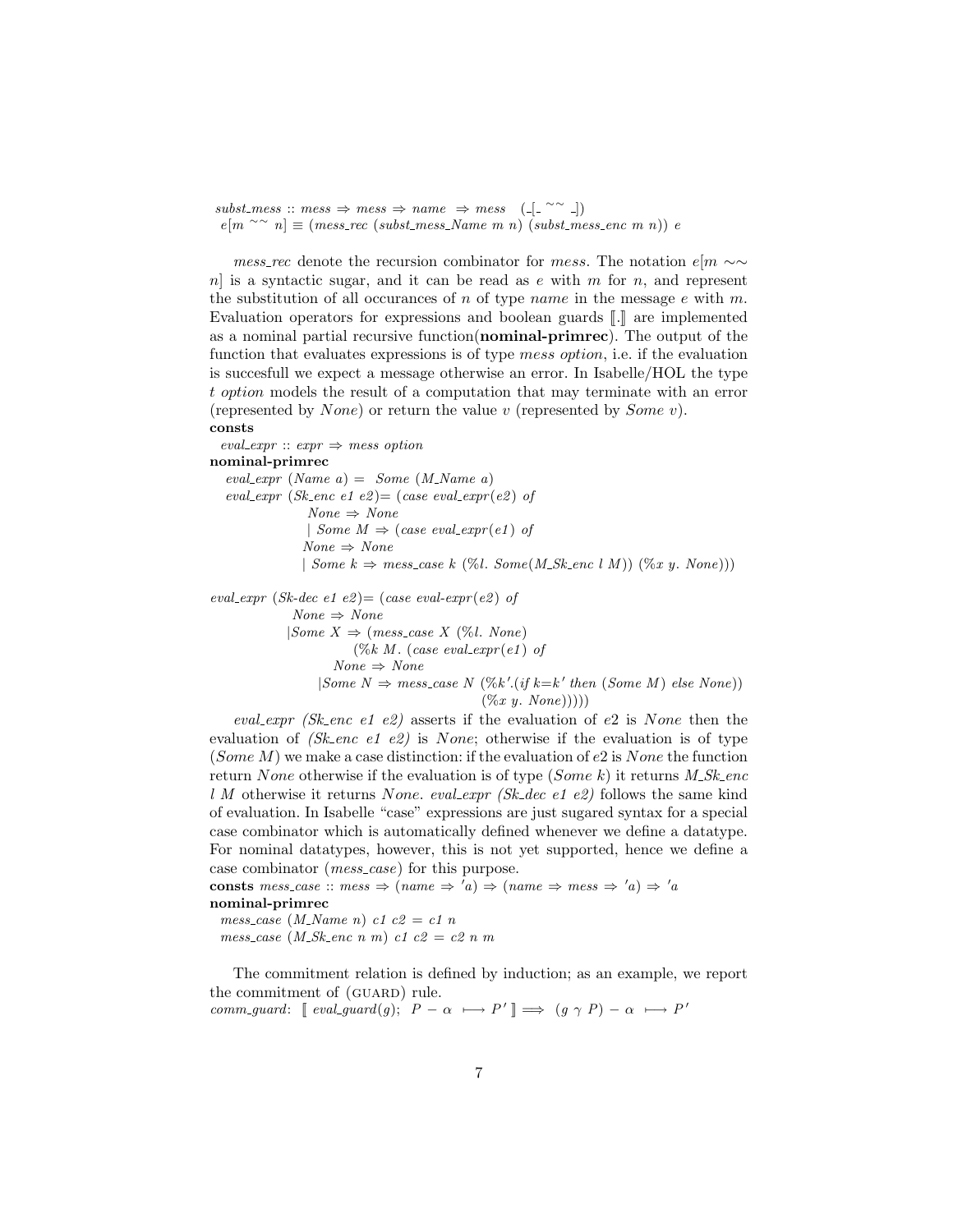In  $\lbrack \ldots \rbrack$  we have both the precondition and the side condition of the rule.  $P - \alpha \longmapsto P'$  stands for the commitment of P doing an action  $\alpha$  and then behaves like  $P'$ . Guards are evaluated to a boolean value by *eval\_guard*, which is the (encoding of) evaluation of guards defined in Section [2.](#page-2-0) eval guard is defined by recursion on the syntax of guards, much like eval dfexpr; notice that the guards have a binder. ( $g\gamma P$  is the guarded process, denoted by  $\phi P$  in Section [2.](#page-2-0))

#### 4.2 Implementation of Hedged bisimulation

In Isabelle/Nominal, hedges are just sets of term pairs. The consistency of hedges  $(Cons H)$  is defined by a predicate formed by three clauses corresponding to Defi-nition [1.](#page-3-0) The notions of analysis  $(Analysis H)$  and irreducibles  $(Irreducibles H)$ are implemented as inductive sets, via the least fixed point.

Let us focus now on hedged bisimilarity, which is defined by coinduction. We describe in detail the second condition (about input transitions):

consts HedgedBisim :: (hedge  $\times$  Proc  $\times$  Proc) set coinductive HedgedBisim

#### intros

 $H$ edgedBisim\_Def:  $\llbracket H \in Finites; (Cons H);$ (clauses for  $\tau$ , omitted)

 $\forall P' \ a \ b \ M \ N \ B. (P - (a \ M) \longmapsto P') \wedge (H \vdash (a \leftrightarrow b)) \ \wedge (B \in Finites) \ \wedge (B \ \sharp)$  $(H, P, Q)$ )  $\land$   $(((H \cup (ID \ B))) \vdash (M \leftrightarrow N)) \longrightarrow (\exists Q'.(Q, b, N, Q') \in commIn \land (((H \cup (ID \ B))) \rightarrow (H \leftrightarrow N))$  $(B), P', Q' \in HedgeBism$ );

(symmetric clause for input, omitted)

 $\forall P'$  (c::name list) a b M.(c  $\sharp$   $(H,P)$ )  $\longrightarrow$   $(P - \text{cobarb}(a) \longmapsto$  (concAgent  $(ConcChain \ c \ M \ P'))$   $\land \ ((H) \vdash ((M) \ A \ m \ e \ a) \leftrightarrow (M) \ N \ a \ m \ e \ b)))$   $\longrightarrow (\exists Q' \ (d) \ ... \ a \ m \ e \ b)$ list) N.(d  $\sharp$  (H,Q)) ∧ ((Q,b,(ConcChain d N Q'))∈ commOut) ∧ (((Irreducibles(H  $\cup \{(M,N)\}\)$ ,  $P', Q' \in HedgeBism$ );

(symmetric clause for output, omitted)  $\mathbb{I} \Longrightarrow (H,P,Q) \in H$ edgedBisim

 $(H \in Finites)$  and  $(Cons H)$  require the hedge H to be a consistent finite set of message pairs.  $(Q, b, N, Q') \in commIn$ , where b is of type name and N is of type mess, stands for the commitment relation of the process Q and abstraction  $Q'$  under the input b N, possibly preceded by  $\tau$  transitions. Notice that the freshness of the names in B is easily ensured by the hypothesis  $(B\#(H, P, Q)).$ 

The clauses for the output transitions are represented similarly; here again, we use the freshness predicate from Nominal package, to encode the freshness of locally scoped (i.e., newly created) names  $c, d$ .

## 4.3 Example: "Perfect encryption"

In order to explain how the implementation of spi calculus presented above can be used, we give an example proof by proving a simple bisimilarity, that is the simple encryption property taken from [\[1\]](#page-9-0). We want to prove that for all  $M, M',$ the processes

$$
(\nu k)\overline{c}\langle \mathsf{E}_k(M)\rangle \quad \text{and} \quad (\nu k)\overline{c}\langle \mathsf{E}_k(M')\rangle \tag{1}
$$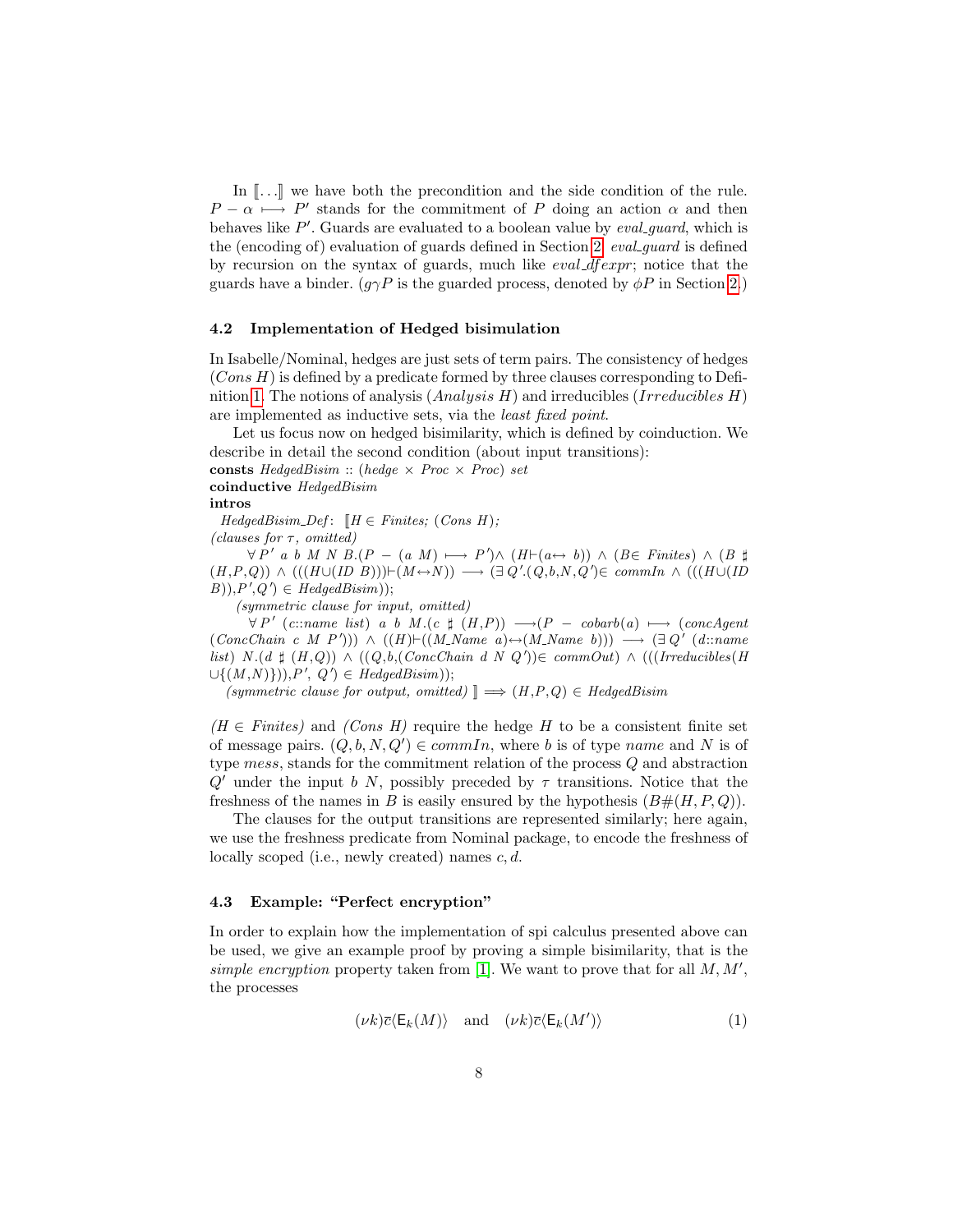are hedged bisimilar. This means that there is no way to distinguish the cleartext message if the encryption key is kept secret.

In the proof given in  $[1]$ , a bisimulation S is defined, such that

$$
(\{c, n\}, \{\}) \vdash \ (\nu \ k)\overline{c}\langle \mathsf{E}_k(M) \rangle \ S \ (\nu \ k)\overline{c}\langle \mathsf{E}_k(M') \rangle
$$

However, instead of explicitly define such  $S$  and prove that it is a bisimulation, we can take advantage of the coinductive support provided by the Isabelle/Nominal environment to directly prove that

 $(\{c, n\}, (\nu \ k)\overline{c} \langle \mathsf{E}_k(M) \rangle, (\nu \ k)\overline{c} \langle \mathsf{E}_k(M') \rangle) \in HedgeB$ 

and the Isar proof sketch is the following:

```
lemma perfectEncyption:
 shows (\{c, n\}, (\langle \nu(a) \rangle (c \langle a \int M \int \rangle) > PNil)), (\langle \nu(a) \rangle (c \langle a \int N \int \rangle) > PNil))) \in HedgedBisim (is ?x \in \square)
proof −
 have \{x : \{x\} by simp
  then show ?thesis
  proof coinduct
   case (HedgedBisim z)
     have ?HedgedBisim_Def sorry
  then show ?case by blast
  qed
qed
```
Let us analyze how the proof proceeds. Basically, the proof is done by using forward reasoning, through the *coinduct* proof method; then the proof splits into several sub-cases, before working towards one of the disjuncts. We also need to fill in a sensible starting point  $x : \{2x\}$  and take special care of the types here.  $x : \{?x\}$  is solved by *simp* (an Isabelle method that solves the goal using simplification rules); *?thesis* stands for the current goal to be proved. At this point the proofs is done by case analysis. Applying the rule HedgedBisim Def, we are left with eight subgoals (the 6 clauses of coinductive definition, plus finiteness and consistency of hedge). Each case is then proved on its own (quite tediously); in the proof sketch above, this part is replaced by the command sorry (which proves anything but it is very convenient for top down proof development; this command can be replaced by the actual proofs later on). In particular, the proof of these cases exploits the features provided by the Nominal package for handling freshness of bound names. We are able to finish the coinduction step, working from the case assumptions to the conclusion ?case, via the blast method (a classical reasoner which tries to solve automatically the current goal).

## <span id="page-8-0"></span>5 Conclusions and future work

In this paper we have presented a formalization of the spi calculus, a calculus of cryptographic processes, in the Isabelle/HOL proof assistant using the new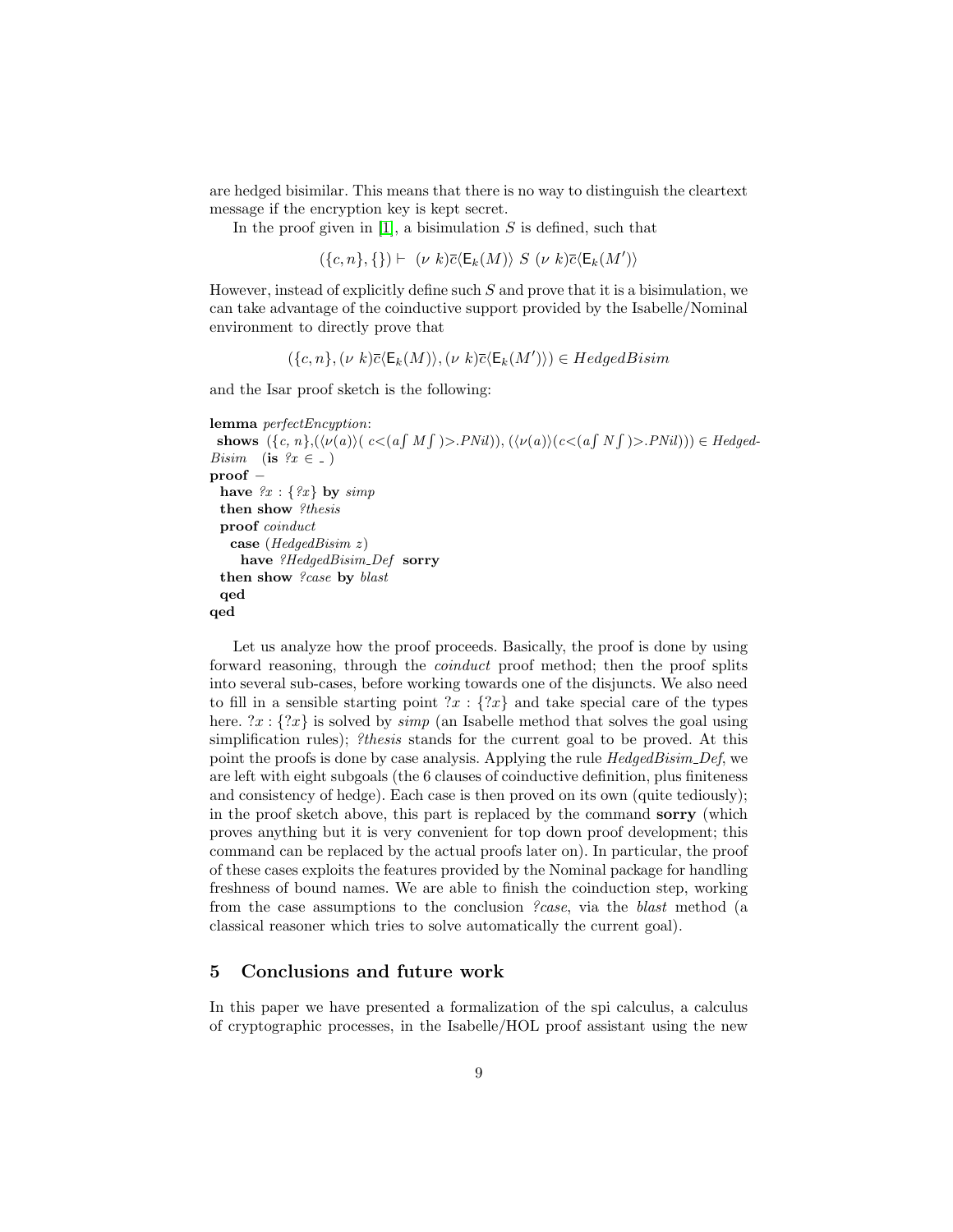Nominal package. The proof environment so obtained allows for formal proofs which closely correspond to the (traditional) manual proofs, and in some sense are even simpler because we don't have to figure out and define explicitly bisimulations beforehand, thanks to the support provided by Isabelle to coinductive proofs. The Nominal package really played an important role to this end: it allows for a smooth handling of binding operators, thus reducing the overhead in encoding the system and conducting a formal proof.

However, although the Nominal package is already usable and fruitful, in our opinion some details need to be improved, in particular the support for recursively defined functions and case analysis over nominal datatypes. Moreover, at the moment is not possible to do reflection, i.e. implementing computations inside the logic rather than in the meta-language, and this due to the fact that the current version does not support co-generation.

Related work Theorem provers and proof assistants have been widely used to model process algebra and reason about correctness. Paulson's work [\[19\]](#page-10-0) is arguably the first application of Isabelle to the verification of cryptographic protocols. Actually, the  $\pi$ -calculus is a paradigmatic example for proof environments and encoding techniques designed to handle binding operators. The closest de-velopment to ours is [\[4\]](#page-10-15), where Bengtson and Parrow have formalised the  $\pi$ calculus in Isabelle/HOL using the Nominal package, providing a library which allows users to carry proofs about  $\pi$ -calculus. Other approaches to binding man-agement are de Bruijn indexes [\[12\]](#page-10-21), and *(weak) higher order abstract syntax* [\[13\]](#page-10-22). De Bruijn indexes are quite cumbersome to use in interactive proofs, because names disappear completely. On the other hand, the (weak) HOAS approach needs to postulate some key properties (the so called Theory of Contexts) as axioms. Although proved to be consistent with (classical) higher order logic, the Theory of Contexts is inconsistent with the Axiom of Choice; therefore, its portability to the Isabelle environment is still under discussion.

Future work A first research stemming from the present work is to prove some general meta-theoretic results about spi-calculus, similarly to the work done by Briais in Coq [\[8\]](#page-10-10). Another interesting possibility is to implement special tactics to be used during the proof developments for proving decidable equivalences. These new commands can be written completely inside Isabelle; a possible way, following ProVerif approach, is to translate the protocol and the goal into classical logic, and then take advantage of the powerful support provided by Isabelle/HOL to classical reasoning. Alternatively (and more efficiently), the new commands can call auxiliary tools, external to Isabelle. To this end, the recent works about symbolic bisimulation of spi calculus [\[8\]](#page-10-10) may be useful.

# References

<span id="page-9-0"></span>1. M. Abadi and A. D. Gordon. A bisimulation method for cryptographic protocols. Nord. J. Comput., 5(4):267–, 1998.